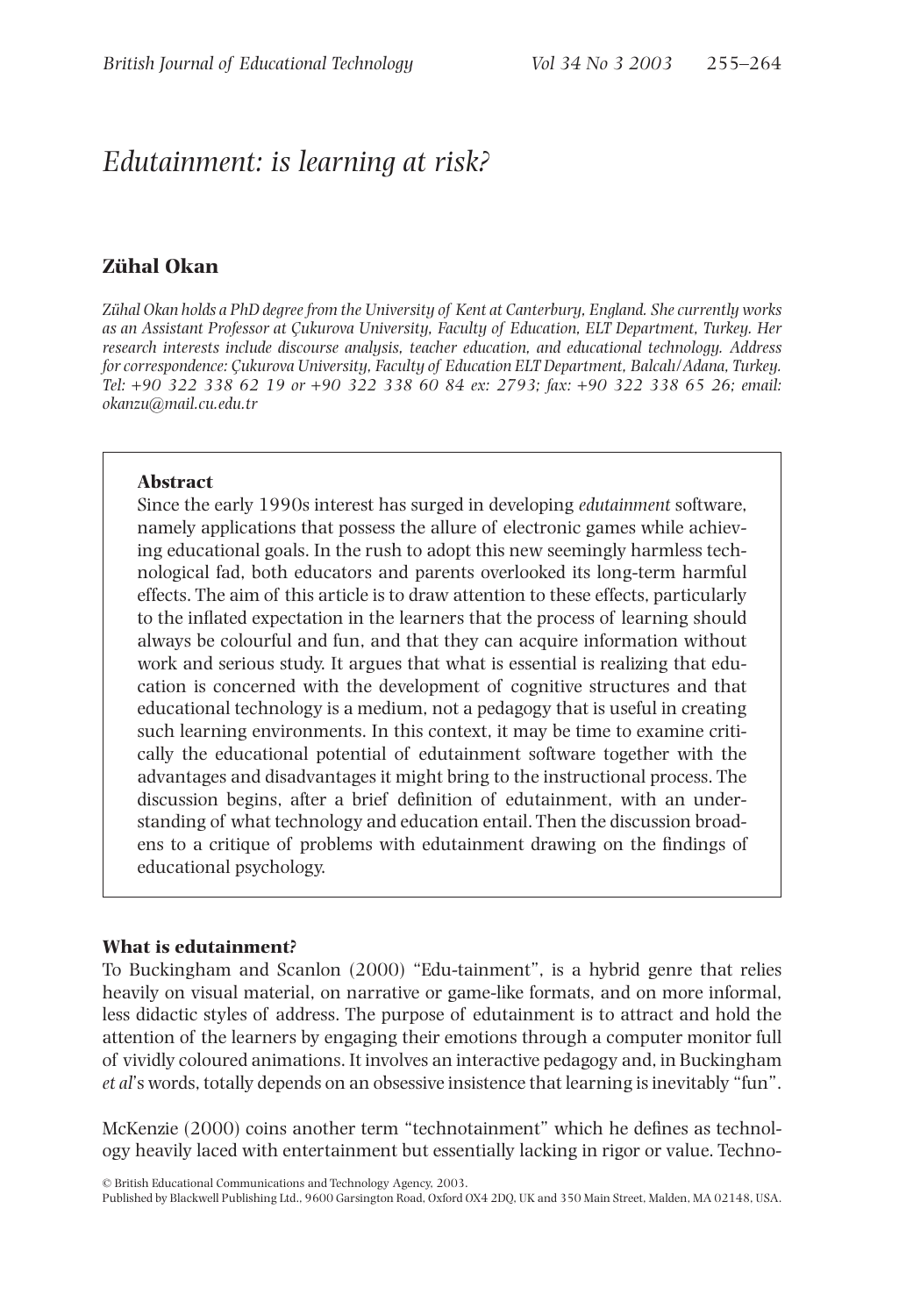tainment often stresses technology for technology's sake without enhancing student reading, writing and reasoning skills. Similarly, "edutainment" suggests overtly entertaining learning materials, which contain messages addressed to both parents and children. Through explicit educational claims, edutainment software encourage the parents to believe that this software is beneficial in developing children's skills in a variety of subjects. They also raise learners' expectations that learning can be enjoyable and fun. The titles of the edutainment software frequently indicate the nature of these messages: *Fun for Brains, Play and Learn.* They also use slogans like *Tired of Learning? We got something to keep you edutained!* And they add rewards such as:

*Fun for Brains is fun for all, You won't just learn you'll have a ball!*

Even this limited number of examples indicates that edutainment materials are bringing about a change in the definition of the learning process. This exact point is raised in the following section.

#### **Learning as a constructivist process**

Mayer discusses the most important developments in teaching/learning over the past ten years:

"At the conceptual level, there has been an important transition from a knowledge acquisition view of learning to a knowledge construction view of learning. According to the knowledge acquisition view, learning involves adding new information to one's memory and teaching involves dispensing information such as in lectures or textbooks. According to the knowledge construction view, learning involves building a mental representation that makes sense to the learner, and teaching involves as a cognitive guide on authentic academic tasks, such as through discussion and guided discovery." (Suomala and Shaughnessy, 2000, 478–79)

Salomon and Almog (1998) agree with Mayer that learning is a process "whereby learners construct their own knowledge by applying their existing knowledge and mental skills to novel incoming information, constructing their own meanings as they go along." (225). They, however, add an interpersonal view of learning to the constructivist perspective, in which social interaction serves a variety of crucial functions, such as provision of feedback, instruction, correction, and so forth. To them, the integration of constructivist and interpersonal view of learning, referred usually as socioconstructivism (Roberts, 1998), brings about the following pedagogical implication: "Good learning is a process of socially based, active co-construction of contextualized knowledge and webs of relations among its nodes" (Salomon and Almog, 1998, 229).

Similarly, Gandz (1997, 11) also points out that:

"Education has much less to do with information gathering than with developing an individual's thinking and reasoning so that he or she can appraise that information, and separate the relevant from irrelevant and the important from the trivial. This requires that individuals develop useful models for absorbing or rejecting this mass of information, critically appraising its validity."

© British Educational Communications and Technology Agency, 2003.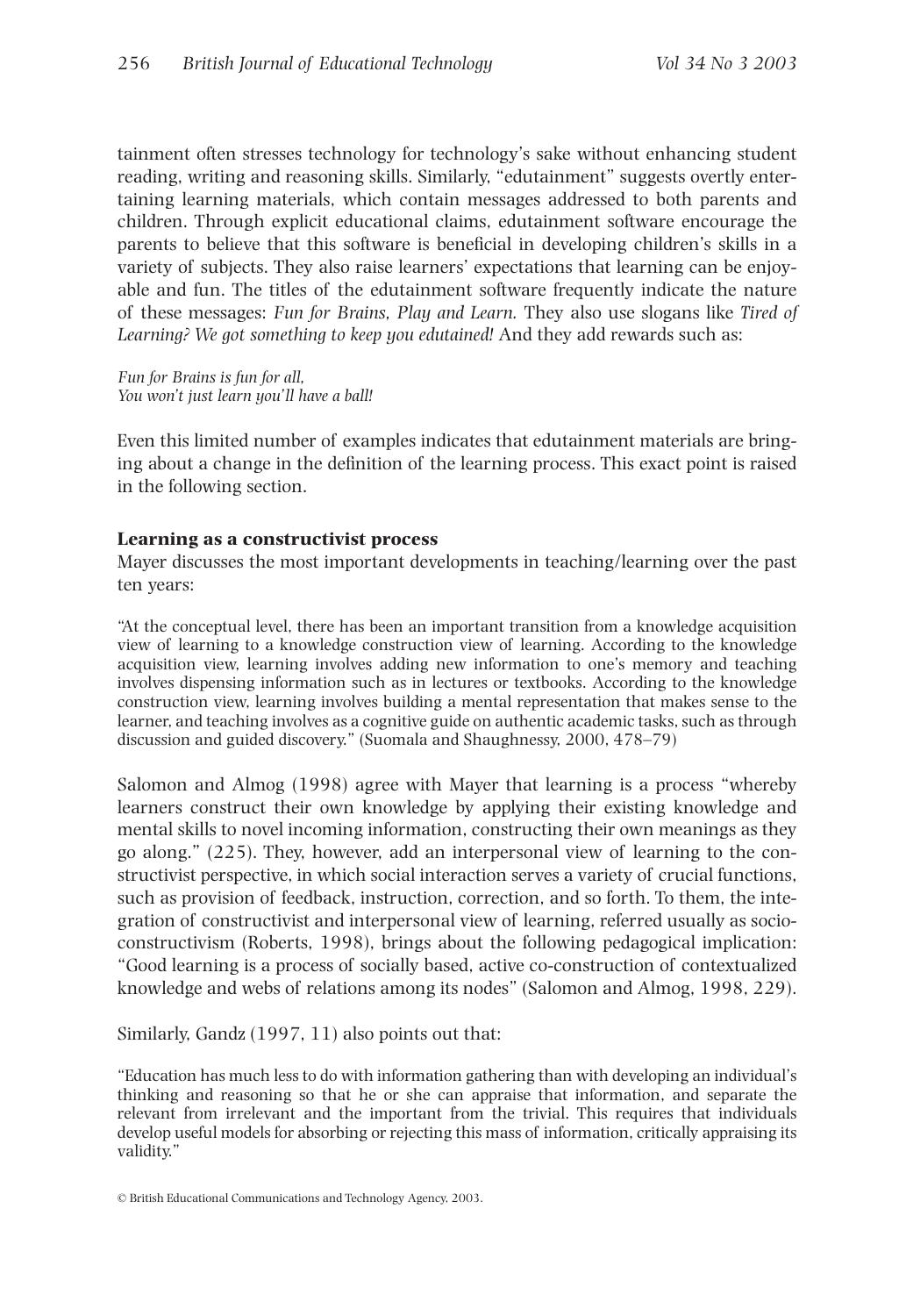As for the role of technology in such a process, Salomon and Almog (1998) argue that technology acts as a tool in creating learning environments where information is gathered, processed, and constructed. They argue that technology is subservient to pedagogy, with a conceptually based pedagogy providing the rationale and technology the means. The following section discusses this issue further.

## **Educational technology defined**

Technology is more than machinery, which maintains the existence and comfort of humankind. Not a neutral tool, technology is loaded with cultural values:

"The new technology is not just an assemblage of machines and their accompanying software. It embodies a *form of thinking* that orients a person to approach the world in a particular way. Computers involve ways of thinking that under current educational conditions are primarily *technical.* The more the new technology transforms the classroom into its own image, the more a technical logic replaces critical, political and ethical understanding. The discourse of the classroom will centre on technique, and less on substance. Once again 'how to' will replace 'why'." (Apple, 1991, 75)

As Apple notes, the debate about the impact of technology on education is usually centred upon how it is used in the classroom, not taking the "why" into account. Thus, the myth that technology is merely a tool at the teacher's disposal is reinforced while the ideological and ethical issues concerning what schools should be about and whose interests they should serve are ignored.

Morrisett (1996) argues that society can be credited for creating technology, but technology is simultaneously creating society. People have become "compulsive information consumers" who favour the passive reception of information as a form of entertainment over the more challenging act of thinking. Morrisett (1996) adds that institutions of higher education have adapted to these conditions but, as a result, they have also compromised the habits of mind (study, analysis, reflection, contemplation, and deliberation) that are associated with logic.

Despite these more comprehensive viewpoints from the literature on the trivialisation of higher education through the way information technologies is being used, a concerted critical perspective on computers is lacking among modern educators. Sloan (1984, 539–541) puts forward a number of possible explanations for this:

- The widespread sense, expressed not only among educators, but also that the computer-communications revolution is inexorable, and that they have no choice but to accept and come to terms with it;
- That human beings have no responsible choices whatsoever in shaping, restraining, and directing this revolution; that coming to terms with it means going along with it on its terms (and what is not so often spoken aloud, on the terms of those who control and stand to profit from it);
- Increasingly, there appears a growing convergence of outlook among educators and the public that the chief goal of education is to develop the concrete-operational skills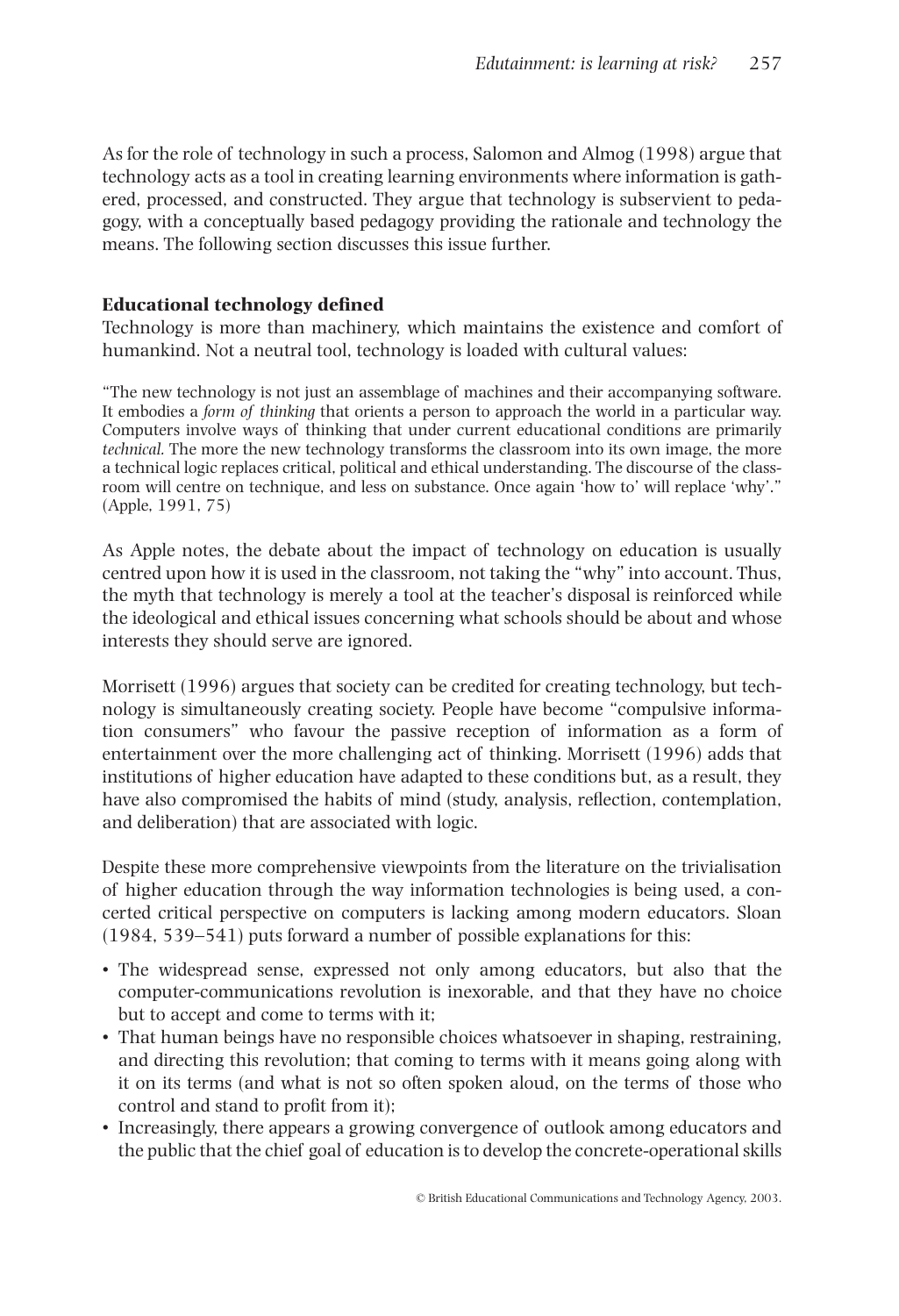of technical reason coupled with functional, utilitarian language skills. That cognition involves rationality much deeper and more capacious than technical reason is forgotten.

## **Should learning be fun?**

Without a doubt computer technology holds great potential for improving the way that people learn. Through the use of network resources, learners can engage in individualized instruction where they can investigate and learn concepts and content to meet their specific needs. With a combination of text, sound, graphics, and animation, computer technology enriches education in such a way that traditional teaching media such as books, video, tape recorder, class discussions, role-plays, and so forth might look irrelevant and tedious. Thus some ill informed educators as well as parents might rush out to invest large sums of money in equipping classrooms with computers.

However, one unforeseen danger of adapting computer technology into education so enthusiastically is that learning is seen as fun and entertainment. Learners who are exposed heavily to the Internet, video games, and ready-made images presented by multimedia develop a new attitude towards learning. As Bloom and Hanych (2002) observe, equating learning with fun suggests that if students are not enjoying themselves, they are not learning. In other words, learning becomes an obstacle that learners need to overcome. To Bloom and Hanych, "such an approach doesn't promote learning; it trivializes the learning process."

Inevitably, when faced with such a change in student attitudes toward learning, many teachers rush to implement new technologies into their classrooms to satisfy students' and parents' demands for more enjoyable and less serious learning situations. Postman (1985) addresses the efforts to make classrooms more entertaining:

"And in the end, what will the students have learned? They will, to be sure, have learned something about (the content in question), most of which they could have learned just as well by other means. Mainly, they will have learned that learning is a form of entertainment or, more precisely, that anything worth learning can take the form of an entertainment, and ought to." (154)

In fact, Postman (1985) warns that whether particular technologies teach students their ABCs and how to count is of minor importance compared with what they teach students about learning and schooling. They teach them that learning does not have to be a process in which they persevere. Activating prior knowledge, reading critically, making connections between what is learned and what is already known, discussing with peers and teachers are activities that are old-fashioned, requiring effort on the part of students. Edutainment materials lead the students to a promised land of animations, audio clips, simulations etc. "So although technology often fascinates students, it has an unintended effect of battering habits congruent with serious learning" (Olson *et al* 2001).

Setzer and Monke (2001) view the computer as an artificial sweetener, used to make what has become the bitter medicine of learning palatable to children. They argue that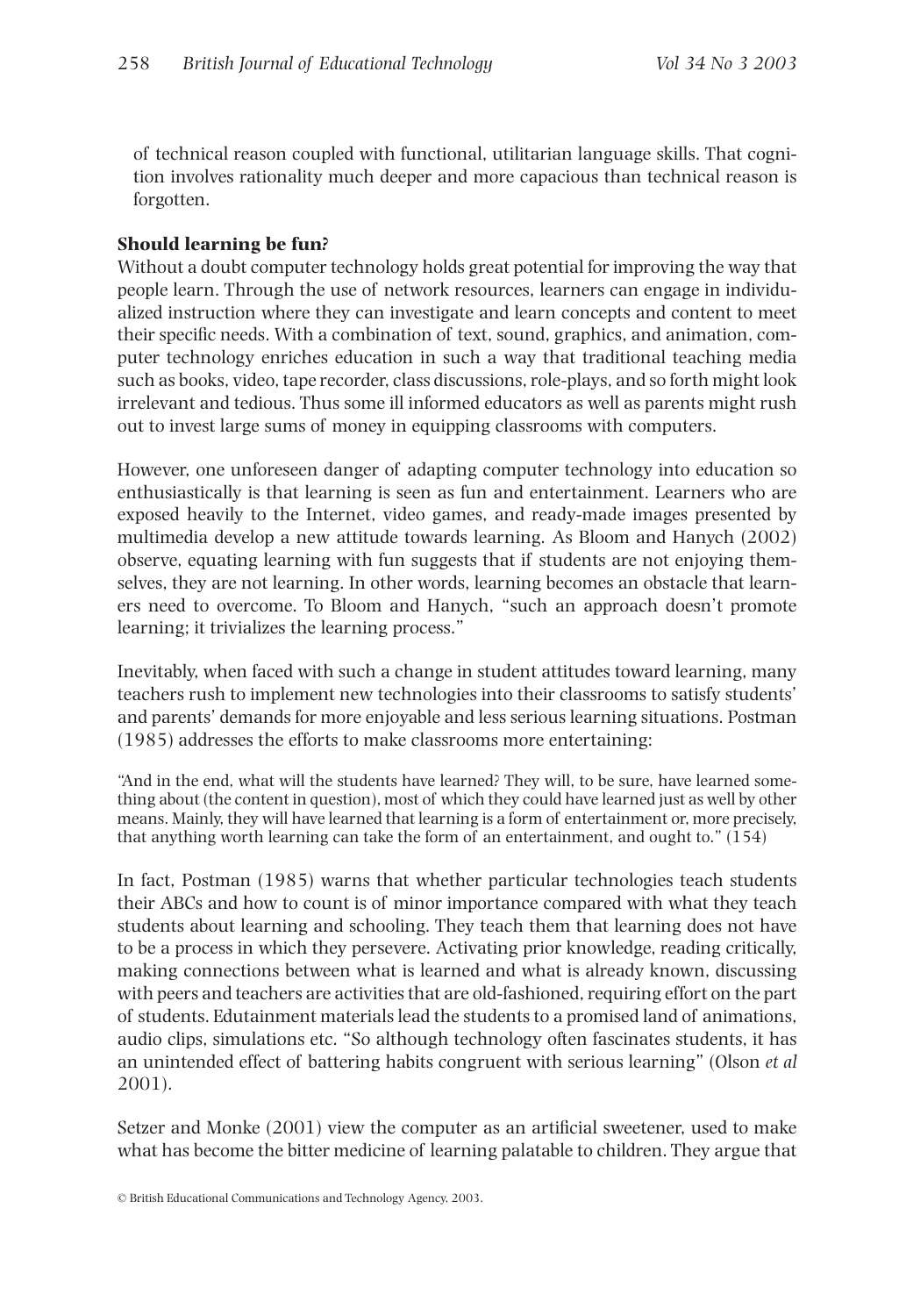in fact computer usage is nothing but a harmful additive to the educational diet, which only temporarily covers up the sour taste that too many children have toward learning. What technology does, they say, is to "push us away from the solution to boring education, which involves making the education process humane and holistic, full of reality and surrounded by enthusiasm and human love."

Of course, stating that learning and enjoyment mutually support each other and that effective teaching should make use of mentally stimulating enjoyable materials is not necessary. However, that meaningful learning may sometimes be difficult and requires cognitive and emotional effort should be kept in mind; this point is especially relevant in the light of the fact that post-secondary education is not usually a **fun** undertaking. On the other hand, recognising the serious nature of higher education does not necessarily mean that fun is an opposite of activities that are serious. Rea (1998), for example, suggests the chaotic idea of a "strange attractor" in Serious\_Fun framework where Stretching (fun) and Folding (work) creates an infinite system. In this system, fun can be had in serious activities and seriousness in fun activities. Thus, they may co-exist in a negotiated balance.

## **Are students motivated to learn, or just to play with the computer?**

Perhaps the most widely articulated argument for the use of edutainment materials is that such software motivates students to explore topics in greater depth. Because students are highly motivated through rich, interesting and engaging learning experiences, their understanding of the subject is enhanced. Moreover, their senses are enthralled and stricken on all levels, as one of the software in the market claims. Therefore, students cannot help but pay attention to information that is presented in dynamic and memorable ways.

However, a few points must be considered before acknowledging the appeal of edutainment materials in motivating learners. Here, research is needed to clarify why and how motivation happens to evaluate the role of technology to support engagement.

A number of studies (Lepper and Chabay, 1985; Middleton and Toluk, 1999) indicates that motivation depends upon a complex mix of intrinsic and extrinsic factors. Intrinsic motivation is defined as a tendency to engage in activities for their own sake, just for the pleasure derived in performing them or for the satisfaction of curiosity, while extrinsic motivations include compliance, recognition, and grades and rewards, which are unrelated to the act of learning (Covington and Müeller, 2001). It is possible that students might be influenced by several of these factors at once, with a complementary relationship between intrinsic and extrinsic processes, but studies show that intrinsically motivated students tend to persist longer, work harder, actively apply strategies, and retain key information more consistently (Guthrie, McGough, *et al* 1996; Guthrie, Van Meter, *et al* 1996).

Intrinsic motivations arise from many sources in a school setting: engaging and meaningful tasks and materials; giving and receiving constructive feedback, actively explor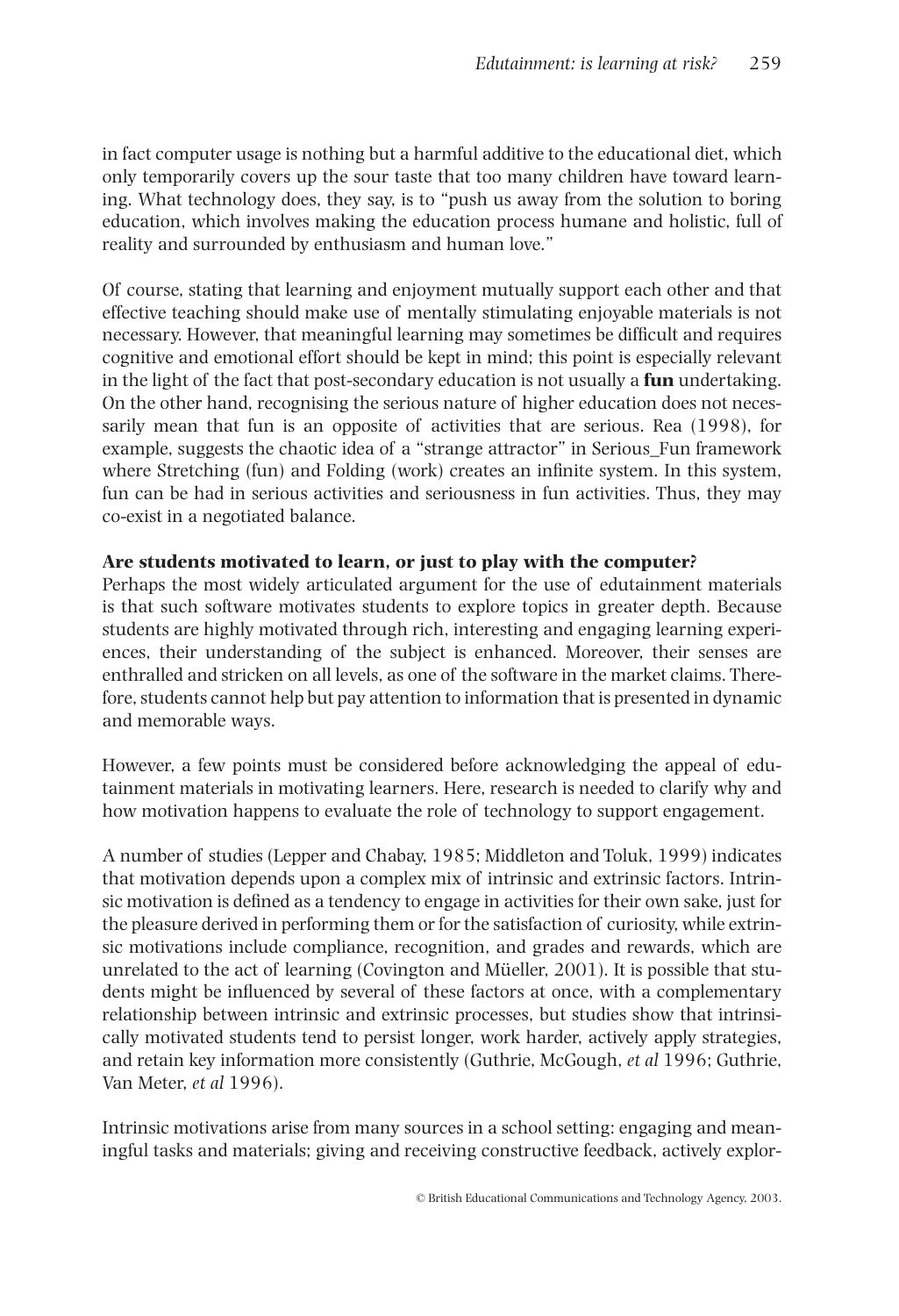ing and discovering a variety of resources and solution, working persistently to reach a deeper understanding, stimulating students' interest in tasks and content; and, understanding the nature of the learning environment as a whole (McDonald, 2000).

Therefore, to realize the full potential of computer technology and to engage students in learning, one needs to look beyond the packaging and special effects (McKenzie, 2000) that make computers engaging in the most superficial sense. Motivating learners is more than adding entertainment value to lessons or tests. Otherwise, as Healey (1998) puts it, learners will not be motivated to learn but just to play with the computer.

"If the primary advantage of using the technology is that it will be fun for students or more 'motivating', seriously consider why this is so. We think you will find that technology often diminishes the need to attend seriously to prior knowledge, to use metacognitive strategies, question prior ideas, generate examples, compare alternative solutions, grapple with experiences, make sense of these new experiences, make new connections, and analyse whether prior connections make sense." (Olson *et al* 2001)

In fact, as Healey (1998) notes, one of the important learning skills threatened by electronic stimulation is selective attention: the ability to direct one's attention and focus clearly on what is to be learned without succumbing to distraction. Children, when faced with flashy special effects, cannot resist the temptation to click impulsively, which encourages stimulus-bound behaviour (Healey, 1998). In fact, many educators and parents complain about students' having short attention spans and lacking critical thinking skills.

If edutainment materials are to address affective domain considerations, the creation of such materials will require more than mere colour and movement. Tasks designed to raise interest must be balanced with those to develop intellectual capacity. Here, the guidance of educational psychology is of great importance. This will be dealt with in the following section.

### **Learning from visual displays**

The development of new technologies poses a specific challenge for the use of verbal and pictorial information in learning and instruction. Edutainment software put special emphasis on the use of visuals to make the learning an immersive experience where the learner uses all her/his senses. However, research on educational psychology suggest that effective learning with visuo-spatial adjuncts is not dependent on the professional appearance of visuals, but rather on the relation between these displays and the task demands and on the learner's prior knowledge and cognitive abilities. Instructional design of visual displays, therefore, requires sufficient understanding of how the human cognitive system interacts with these displays.

Schnotz (2002), for example, argues that visual displays can support communication, thinking, and learning only if they interact appropriately with the individual's cognitive system. Thus, contrary to the widespread belief, the support that visual displays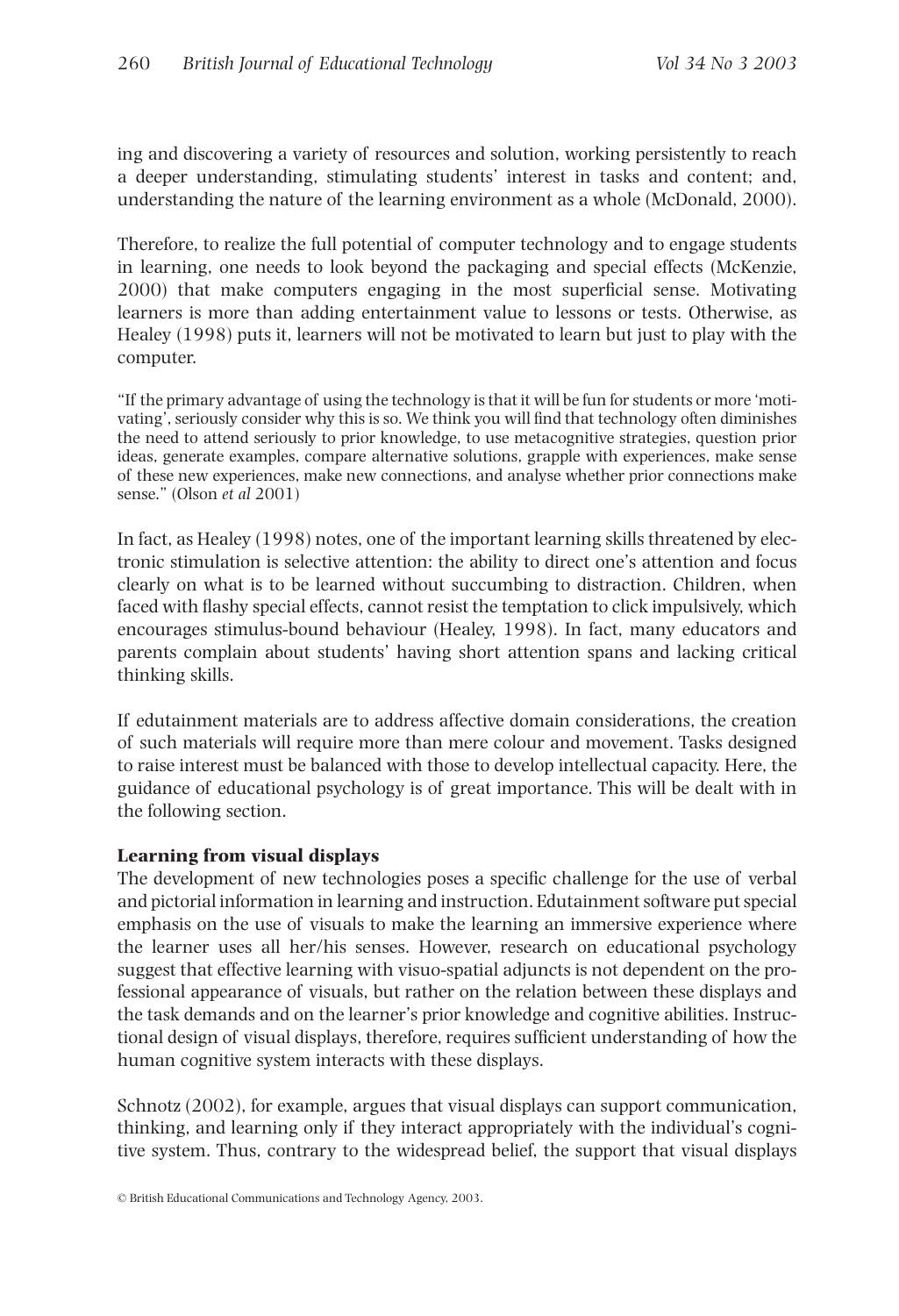provide the learners is not automatic. Carney and Levin (2002) claim that the supportive function of visuo-spatial adjuncts seems to be especially evident with learners of low prior knowledge and low verbal skills. They report that a text that is simple and can be easily envisioned by the learner does not need additional pictures. However, if the subject matter is complex and/or if learners have low prior knowledge, then visual displays increase comprehension.

Mayer and Moreno (2002) also emphasize the importance of active cognitive processing of visuo-spatial adjuncts requiring appropriate processing strategies. Much edutainment software, for example, makes use of animation as a means of demonstrating change and development. Mayer and Moreno, however, suggest that animations are only beneficial for learning if the individual engages in active cognitive processing. They further argue that research on the conditions for using animations effectively is required, and such research should be based on a well-supported cognitive theory.

### **Does the medium used in teaching shape the content and the users?**

Educational technology affects learning and thinking in profound ways. Salomon (1983) argues that learning is highly affected by the way one perceives the source of the information-to-be-learned and by the amount of mental effort learners invest in processing the material. He refers to studies that investigated the ways in which TV is perceived in comparison to print, and how these perceptions affect the actual ways of handling specific materials from each medium.

More recently, Salomon (1998), when he assesses the use of technology in a constructivist-learning environment, draws attention to the negative effects of learning by means of multimedia and hypermedia. He argues that hypermedia and the Internet have a non-linear, association-based structure and the learner, lured by the visual appeal of the presentation, wanders from one item to the other. Salomon and Almog (1998) distinguish this shallow exploratory behaviour from deeper search. The former is influenced by visual appeal while the latter is focused, goal-oriented and metacognitively guided. They assume that learners who are in an intensive interaction with hypermedia products can construct shallow associationist cognitive networks, which have no intellectual merit. This possibility, that is, "the aimless visually-lured wandering through the screens of a hypermedia program" is called the Butterfly Defect.

They further hypothesize that the Butterfly Defect might affect students' conceptions of what knowledge consists. They may come to believe that knowledge is a hypermedia-like structure. They may also "prefer to learn from sources that present fields of knowledge in a hypermedia structure, thus sidestepping the acquisition of the logical, hierarchically structured connections and links that constitute science, as we know it" (Salomon and Almog, 1998, 235).

Salomon (1998, 7) warns against the danger that technology might redefine the nature of learning environments and the principles of constructivism—the active and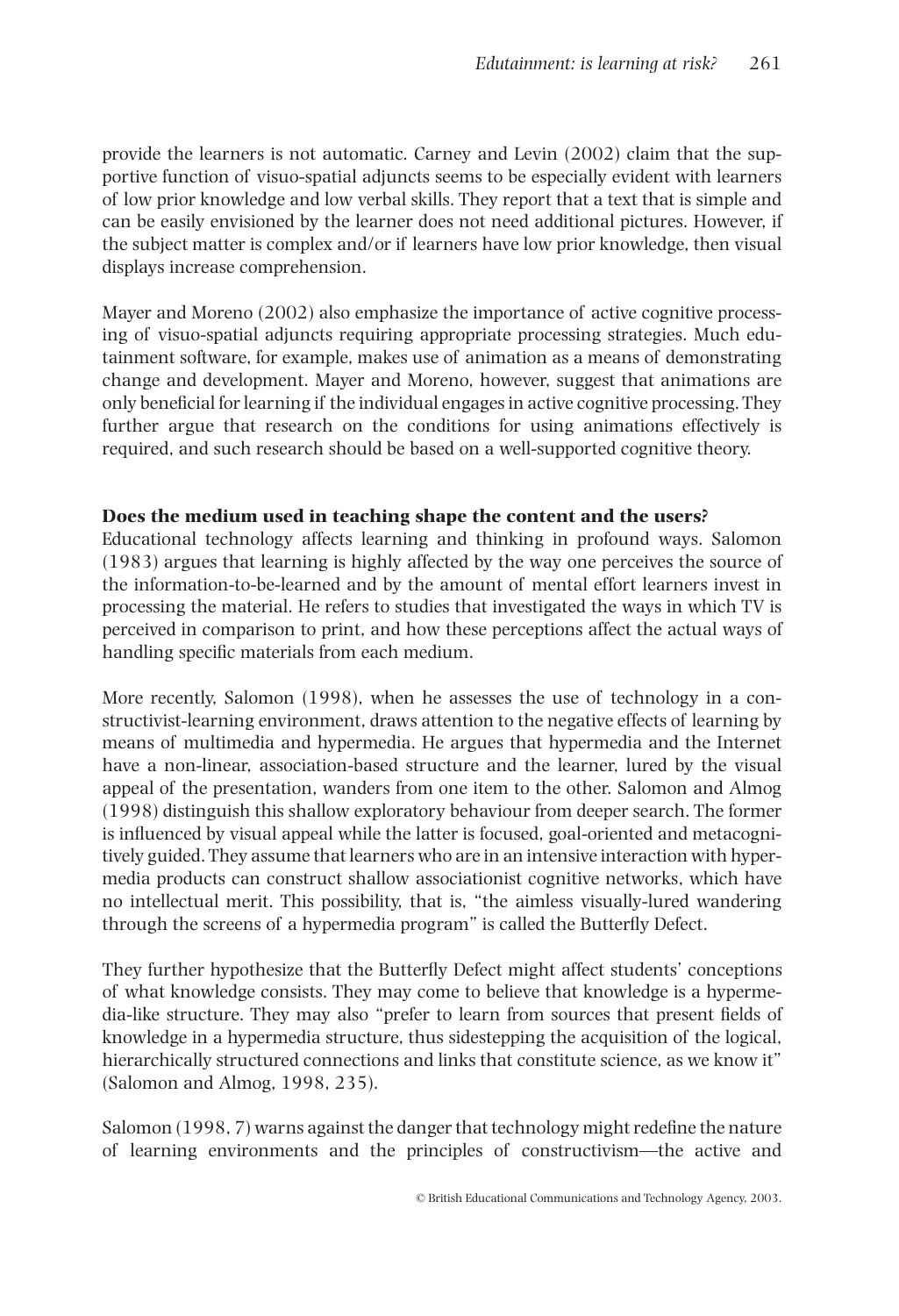thoughtful construction of knowledge- into the active but thoughtless compilation of raw information:

"It is as if technology might take charge, demanding of constructivist philosophy and of the psychology of learning and instruction to follow suit and to adjust themselves to the technological affordances."

In a similar vein, Schnotz (2002, 118) speculates that even if the general constraints of the human cognitive system will not change as a result of new technologies, learners could develop new attitudes and processing habits:

"As humans are exposed to an increasing mass of information that frequently dazzles the eyes, ears and mind, new standards of presenting information emerge... . One can assume that learners who have much experience with electronic media and with new kinds of information presentation might have new expectations, new attitudes, and new processing habits that affect their cognitive processing."

### **Conclusion**

The aim of this article is to stimulate a debate on edutainment media. It argues that advertising of "edutainment" materials is proceeding at full force without any significant, evaluative studies into the effects that the very use of these materials has on young people. Almost all of the attention has focused on how to use them as a tool to increase students' motivation and engagement in the learning context. Almost no attention has been paid to the broader and more fundamental issue of the impact of edutainment software on bringing about a change in the definition of learning.

The assumption exists that instructional designs when combined with fun elements enhance learning (Lepper and Cordova, 1992). However, if the co-existence of education and entertainment within learning environments is to be implemented, as in the case of edutainment software, the question is how much "edu" and how much "tainment" (Mann, 1996) should be included. Put differently, the question concerns the need for distinguishing between the situations where colour and fun are a welcome bonus or a useful attribute and those where they merit praise under neither heading. The immediate answer is that appeal, per se, should not be a focus of design of such computer software. Instead, it should be well grounded in constructivist learning theory and consider the findings of research on educational technology and educational psychology. Here the argument is in favour of the software that acts as cognitive tools to engage students in learning, rather than to play with the software. (See Mayes, 1992; and Kommers *et al* 1992 for examples of cognitive tools for learning) Such software can be used in several ways:

"mind-extending or catalysing tools for intelligent and volitional learners and virtually autonomous problem solvers. They should provide stimulating and facilitating structures in order to promote meaning construction activities, such as planning, representation and reflection." (Reusser *in* Hinostroza *et al* 2000, 109)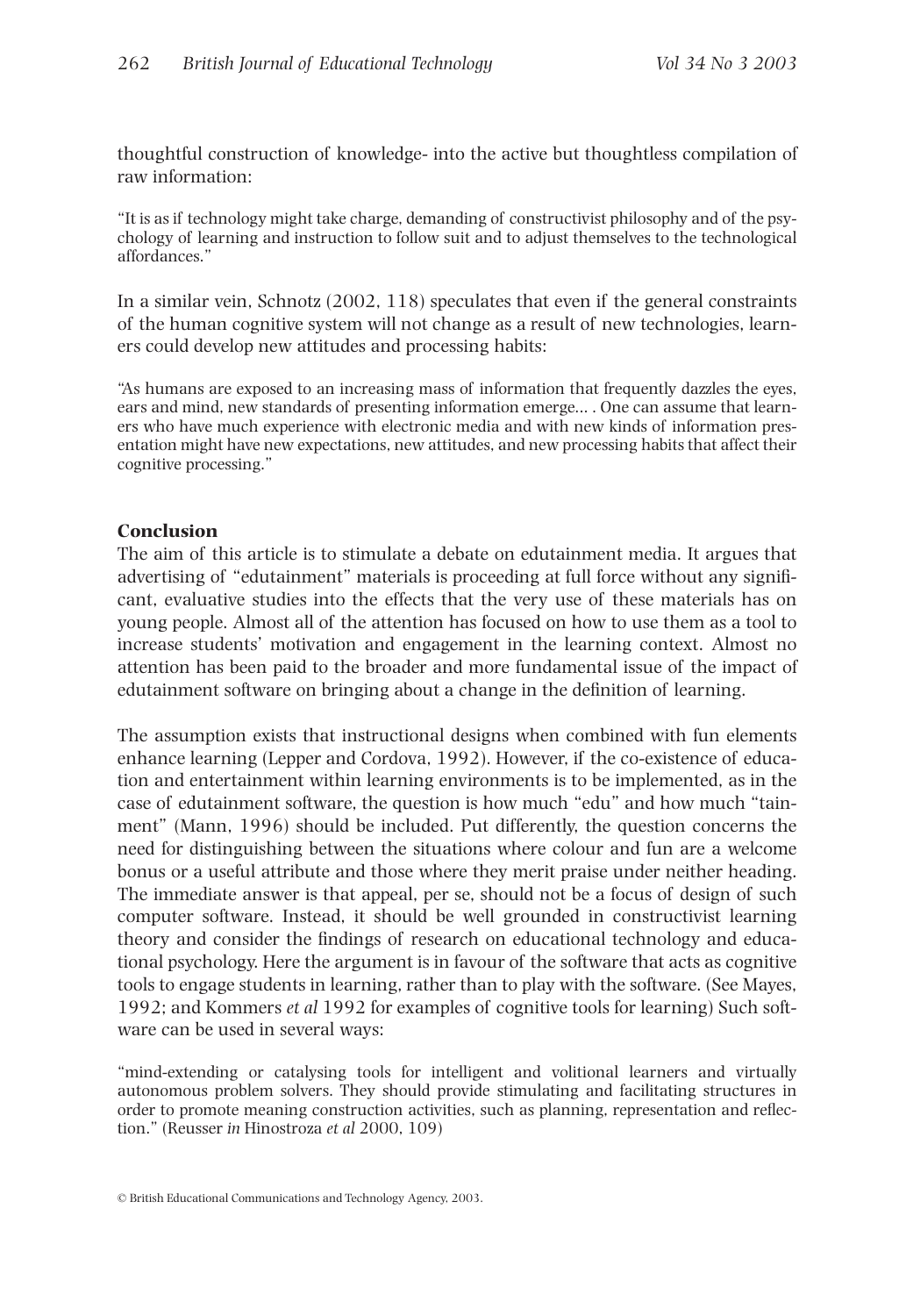Here, the need for educational and parental critical awareness of a deeper understanding of the role of edutainment software is essential. Such awareness demands that before voluntarily adopting edutainment software as a symbol of innovation, educators and parents need to question the pedagogical and didactic philosophy the software design incorporates.

To claim that this discussion on the edutainment materials is comprehensive one would be overly simplistic. The whole story is not provided for the discussion, for example, excludes how these materials are used in both homes and classroom contexts. Neither does it touch upon economic and political issues, which are directly linked to the adoption of these products. What the discussion does, however, is to voice some concerns that have been troubling the writer for quite some time. To conclude, here is a brief excerpt from Oppenheimer (1997):

"Some people view technology as the tool of our children's day, despite the fact that little data exists regarding the outcome of its use in classrooms. Opinions range from computers as expensive drill and kill flash cards, to the view that achievement gains are irrelevant when compared to the need for techno-literacy. Little or no data exists on how computers affect the brains of young learners and whether we are teaching students to be better thinkers because they have access to technology. In other words, no clear method of 'best practices' is evident. In lieu of this, it appears that schools are forced to make subjective decisions, which affect the future of education on a massive scale."

#### **Acknowledgements**

The author would like to thank Patrick McLaughlin, Wanita Zumbrunnen, and anonymous reviewers for their helpful comments.

#### **References**

- Apple M W (1991) The new technology: is it part of the solution or part of the problem in education? *Computers in the Schools* **8**, 1/2/3, 59–81.
- Bloom M V and Hanych D A (2002) Skeptics and true believers hash it out *Community College Week* **4**, 14.
- Buckingham D and Scanlon M (2000) That is edutainment: media, pedagogy and the market place. Paper presented to the International Forum of Researchers on Young People and the Media, Sydney.
- Carney R N and Levin J R (2002) Pictorial illustrations still improve students" learning from text *Educational Psychology Review* **14**, 1, 5–26.
- Covington M and Müeller K (2001) Intrinsic versus extrinsic motivation: an approach/avoidance reformulation *Educational Psychology Review* **13**, 2, 157–176.
- Gandz J (1997) The death of teaching: the rebirth of education *Ivey Business Quarterly* **62**, 1.
- Guthrie I T and McGough K *et al* (1996) Concept-oriented reading instruction: an integrated curriculum to develop motivations and strategies for reading *in* L Baker *et al* (*eds*) *Developing engaged readers in school and home communities* Erlbaum, Hillsdale NJ.
- Guthrie J T and VanMeter *et al* (1996) Growth of literacy engagement: changes in motivations and strategies during concept-oriented reading instruction *Reading Research Quarterly* **31**, 306–332.

Healey J M (1998) The "meme" that ate childhood *Education Week* October 7.

Hinostroza E and Rehbein L *et al* (2000) Developing educational software: a professional tool perspective *Education and Information Technologies* **5,** 2, 103–117.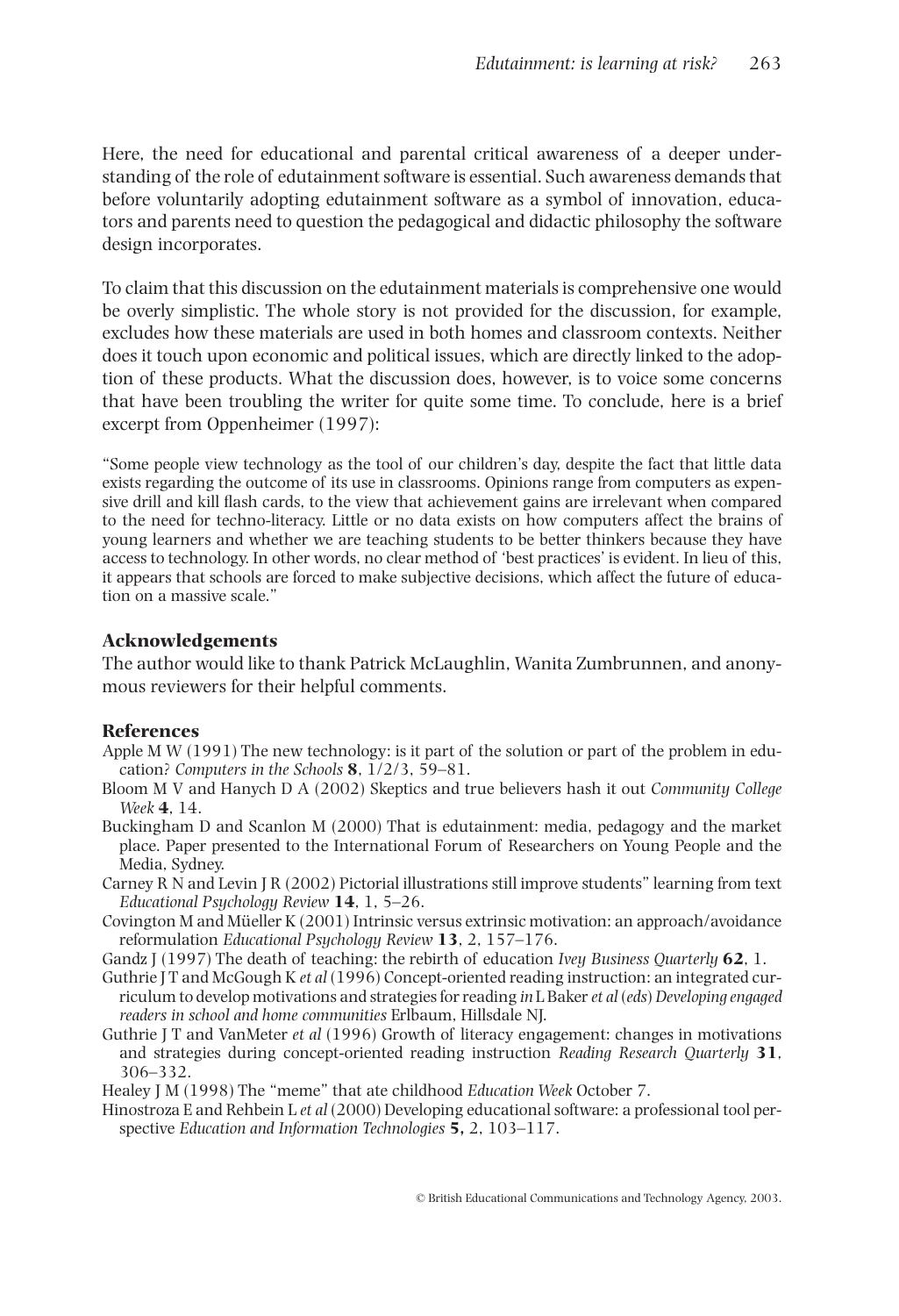Kommers P, Jonassen D and Mayes J T (*eds*) (1992) *Cognitive tools for learning* Springer-Verlag, Heidelberg.

Lepper M R and Chabay R W (1985) Intrinsic motivation and instruction: conflicting views on the role of motivational processes in computer-based education *Educational Psychologist* **20**, 4, 217–230.

Mann D (1996) Serious play *Teachers College Record* **97**, 3, 446–470.

- Mayer R E and Moreno R (2002) Animation as an aid to multimedia learning *Educational Psychology Review* **14**, 1, 87–99.
- Mayes J T (1992) Cognitive tools: a suitable case for learning in P Kommers, D Jonassen and J T Mayes (*eds*) *Cognitive tools for learning* Springer-Verlag, Heidelberg.
- McDonald D (2000) *Engaged learning: turning students on to learning*  $\langle$ www.shc.edu/mcdonald/SharedResources/EngagedLearningArticle.htm $\rangle$
- McKenzie J (2000) Beyond edutainment and technotainment *From Now On* **10**, 1.
- Middleton J A and Toluk Z (1999) First steps in the development of an adaptive theory of motivation *Educational Psychologist* **34**, 2, 99.
- Morrisett L (1996) Habits of mind and a new technology of freedom *First Monday* **1**, 3.
- Olson J K and Clough M P (2001) Technology's tendency to undermine serious study: a cautionary note *The Clearing House* **75**, 1.
- Oppenheimer T (1997) The computer delusion *The Atlantic Monthly* **280**, 45–65.
- Postman N (1985) *Amusing ourselves to death: public discourse in the age of show business* Penguin, New York.
- Rea D (1998) Achievement motivation as a dynamical system: dancing on the "edge of chaos" with "serious fun." *Educational Resources Information Centre* (ED 415 287)
- Roberts J (1998) *Language Teacher Education* Arnold, London.
- Salomon G (1983) The differential investment of mental effort in learning from different sources *Educational Psychologist* **18**, 1, 42–50.
- —— (1998) Novel constructivist learning environments and novel technologies: some issues to be concerned with [http://cybercon98.harvard.edu/wcm/sal\\_article.html](http://cybercon98.harvard.edu/wcm/sal_article.html)
- Salomon G and Almog T (1998) Educational psychology and technology: a matter of reciprocal relations *Teachers College Record* **100**, 1, 222–241.
- Setzer V and Monke L (2001) Challenging the applications: an alternative view on why, when and how computers should be used in education *in* Muffoletto R (ed*) Education and technology: critical and reflective practices* Hampton Press, Cresskill, New Jersey, 141–172.
- Schnotz W (2002) Towards an integrated view of learning from text and visual displays *Educational Psychology Review* **14**, 1, 101–120.
- Sloan D (1984) For the record: on raising critical questions about the computer in education *Teachers College Record* **85**, 4, 539–547.
- Suomala J and Shaughnessy M F (2000) An interview with Richard E. Mayer: about technology *Educational Psychology Review* **12**, 4, 477–483.